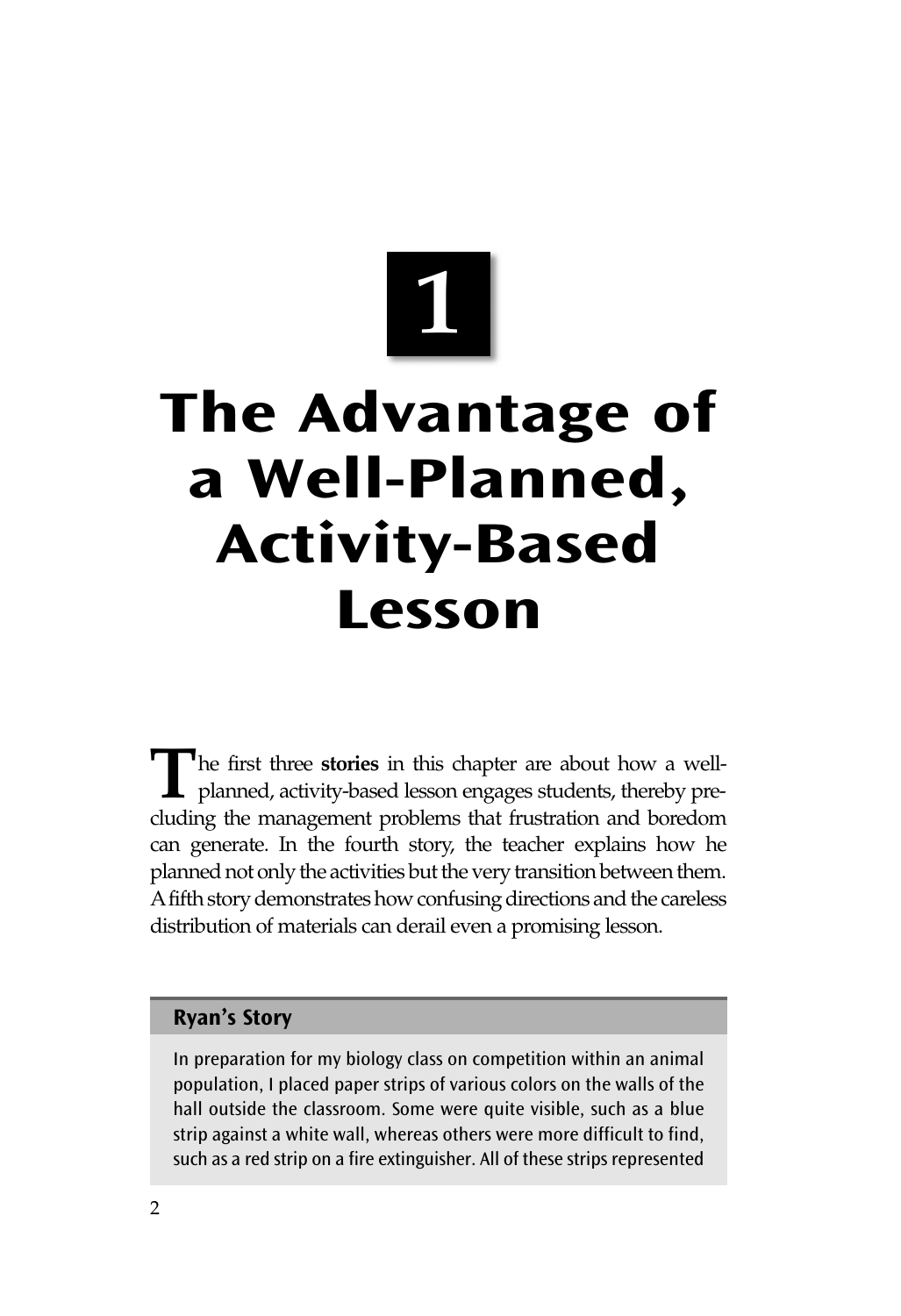food that the students, as members of an animal population, would need in order to survive.

Prior to the search, I gave the students a 10-minute lecture on hunting techniques used in the wild. Then I told them to bring back as many strips as they could find in the 8 minutes I would give them. Without necessarily realizing it, they used some of the techniques mentioned in the lecture. And as the students experienced the struggles animals face in their search for food, they realized that the competition for resources was intense.

Now and then I still see a strip of paper in the hall, one that we missed during the cleanup. It reminds me that a well-planned and well-executed lesson, aside from enhancing the students' understanding, is fun besides.

Ryan's lesson generated enthusiasm because the activity was novel for his students. In addition, he made the connection explicit between the activity and the concept of competition so the activity could make sense to them. Undoubtedly, his students also appreciated his effort to prepare such a novel activity. *Students appreciate a novel activity aslong asits meaning has been madeexplicit.* How could you add novelty to one of your own activities?

#### **Jill's Story**

For their study of animal nutrition, the students in my 10th-grade biology class were observing live hydra with their microscopes. Each pair had a hydra. While observing it, they each had to draw what they saw and label specific parts. Once they had done that, I gave each pair a daphnia for the hydra to ingest.

One pair of students was truly amazed and enthusiastic. Their hydra was ingesting its daphnia. They seemed almost proud of their hydra, especially when other students wanted to see it. They were far from the top students in the class. Actually, they were average to below average.

When it was time for the class to end, both students were so caught up in the lesson that they asked to stay. They had such an honest interest, I was really surprised.

*(Continued)*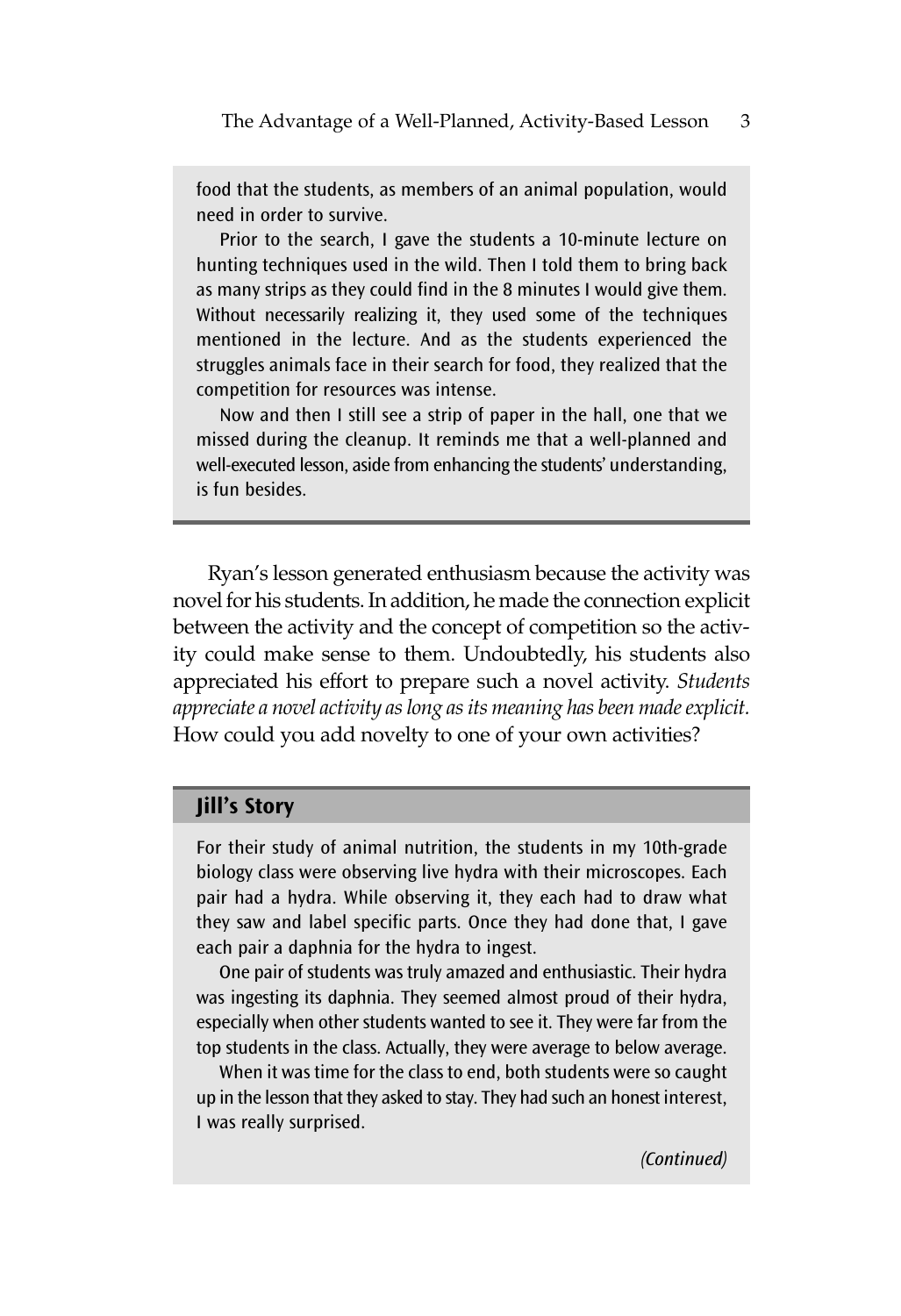#### 4——Lesson Execution Problems

#### (Continued)

I remember this event because it reaffirmed my belief that novel, hands-on experiences can reach students who might otherwise not respond to a lesson. It was also special for me because the informal atmosphere of the activity gave me a chance to interact with the students on a more personal level.

The excitement her lesson generated, especially among her low achievers, surprised Jill. However, in addition to having prepared a novel activity, she had assigned the class to work in pairs. *Having students work in pairs (with teacher support) is particularly useful for low achievers, who can then teach each other without the fear of making a mistake publicly.*

#### **Henry's Story**

I prepared a lesson for my ninth graders on how to identify the relative age of rock layers. I started the lesson with a **do-now,** where the students were to define some terms in their text that they would need for the lesson. I gave them 3 minutes, and while they were defining the terms, I projected a few diagrams on the screen.

When they finished the do-now, I asked several students to identify the structures in the diagrams that would be crucial to their understanding the rest of the lesson. Then I took about 10 minutes to review the homework because the day's activity would be based on that information as well.

Next I distributed a worksheet with a geologic cross section that was much more complex than the homework they had just completed. The students were to work in groups of three to answer the seven questions on the worksheet while I circulated among them to make sure they were on task and on track. I used about 13 of the 15 minutes I'd allotted for this worksheet activity.

Then, for us to see how well they understood the activity, I placed a transparency of the worksheet on the overhead projector and asked several "what if" and "why" questions related to the cross section. These questions took about 7 minutes. Finally, I closed the lesson with a summary, some comments about the next day's topic, and the homework assignment.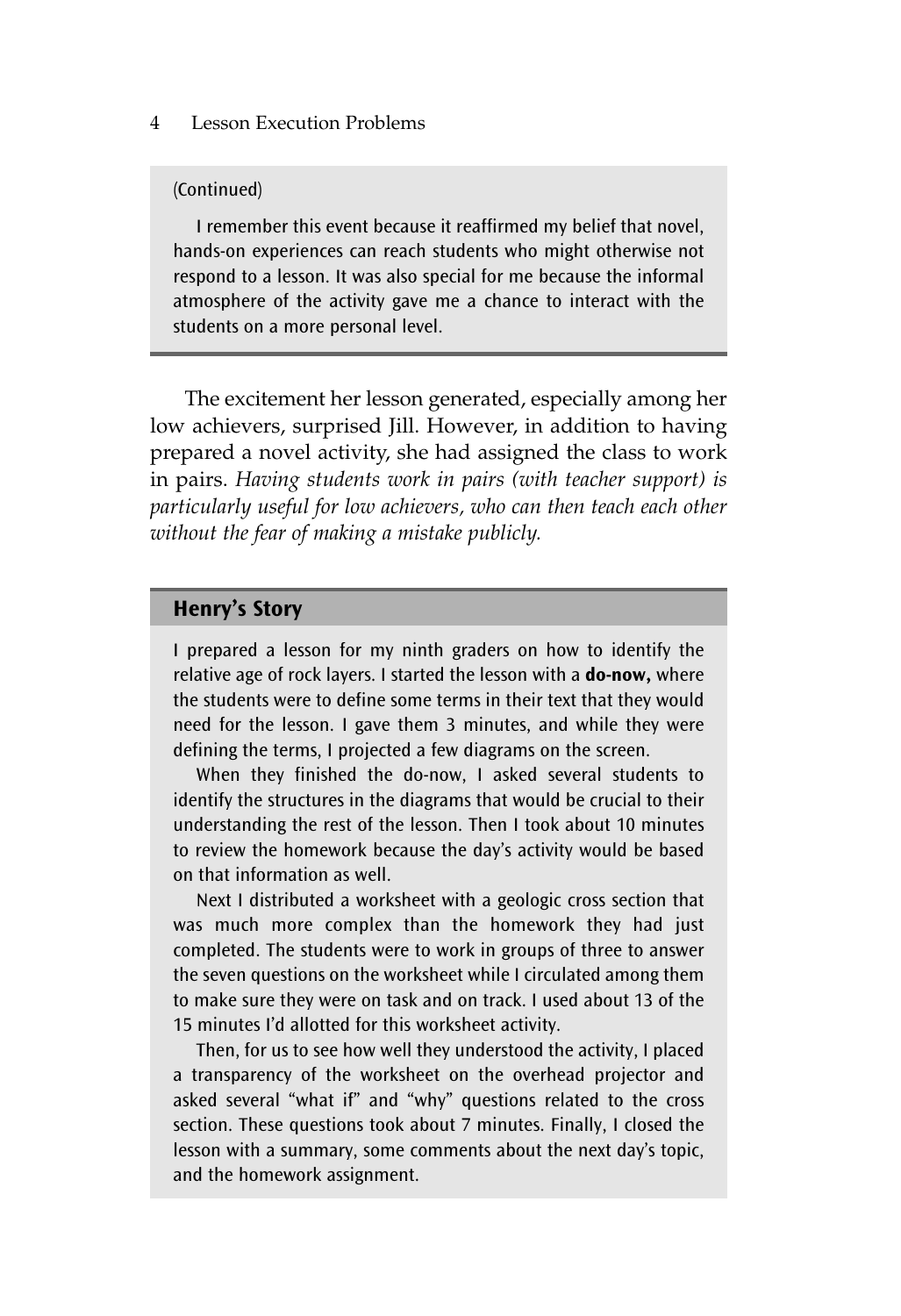My management strategy was to keep the students busy. I allowed a few minutes for the transition from one instructional segment to the next but otherwise maximized the instructional time available in a 40-minute period.

Henry crafted his lesson with a clear objective and the 40-minute time frame in mind. Through a series of instructional segments, he got his students settled, reviewed the homework, and focused them on the day's objective. Then he had them build and share their understandings in small groups, assess their understandings in response to thoughtprovoking questions, and finally attend to the lesson's closure. The advantages of such a segmented lesson are that teachers can (a) identify errors in their timing estimates and make adjustments during subsequent segments, (b) renew student interest and integrate latecomers with each new segment, and (c) gauge the usefulness of an activity for student learning and then, if necessary, modify the rest of the lesson.

Perhaps Henry's most important segment was his do-now. The do-now is a daily **routine** consisting of an activity each student is expected to work on independently for the first few minutes upon entering the classroom. The purpose of the donow is to get, without supervision and even before the bell rings, every student ready to work. Accordingly, *the do-now must be an activity that requires students to sit down and take out their notebook, perhaps their textbook, and a pencil or pen.* The teacher takes attendance and otherwise prepares to launch the lesson during the do-now.

In addition to the do-now, Henry regularly uses other instructional segments, such as group work followed by an assessment activity, to structure his lessons. The regularity of this framework reduces Henry's need to repeat everyday directions and keeps the students aware of his expectations as each lesson unfolds.

How do you structure your lessons? A regularity in structure in no way diminishes your opportunity to keep the content of each lesson fresh. The only caveat? *Make the connection between instructional segments explicit to your students.*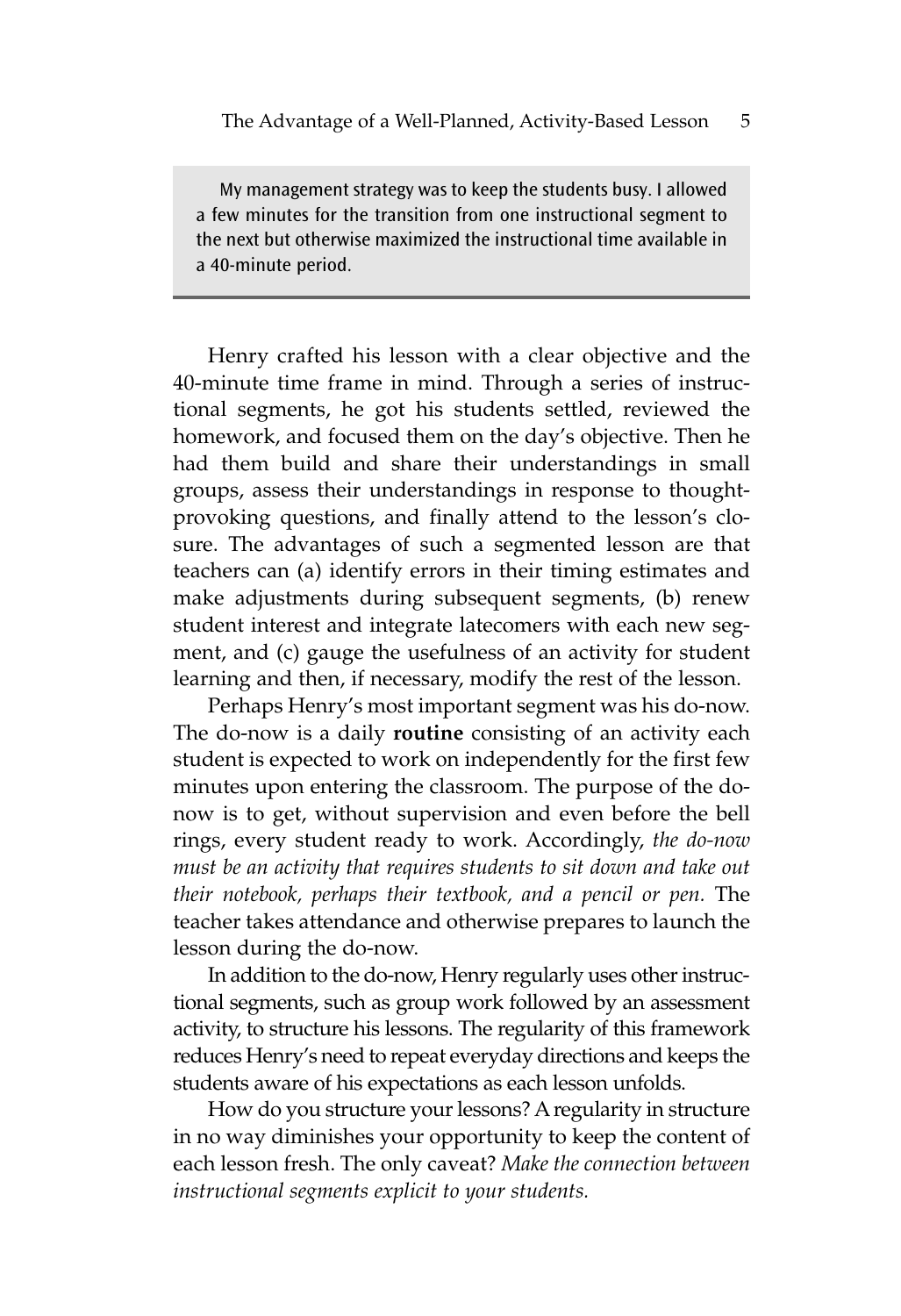#### 6——Lesson Execution Problems

#### **Ira's Story**

During one of my first double-period classes in the high school, I prepared about 80 minutes of lecture, interspersed with questions and small-group writing projects. I spent hours preparing my talk on fiction in film and included pictures, anecdotes, and artifacts from my memorabilia collection. I was able to keep most of the students engrossed by mixing entertainment with some important facts.

The two 80-minute lectures, almost back-to-back, left me emotionally and physically drained, however, so much so that when I got home, I needed a 3-hour nap. As much as the students enjoyed the lecture, I knew it would be impossible for me to perform like that regularly. So I vowed to plan more activities for the students to do, especially during our double-period classes.

I planned a test for the first part of the next double period and an informal group activity for the second part. I posted the directions for the activity on the board and, before the test, explained them briefly. I anticipated a problem, however. How could I, during our customary break after 40 minutes, prevent the sharing of test answers with those who had yet to finish the test? So I stated that students could not take their break until they had finished and handed in their test.

The transition between the test and the activity went smoothly, and, relieved to be doing something relaxing after the test, most students doing the activity were considerate of those still working on the test.

Ira not only balanced the activities for his double period by providing a relaxing one to follow an intense one, but, just as important, he planned for the transition between them as well. How could you balance your activities and plan for the transition between them?

#### **Jason's Story**

We got through the do-now quickly and began going over the directions for groups to dramatize some scenes from *Hamlet*. The noise became thunderous. So I asked, "Eric, would you like to take the rest of this period to talk to Kelly? Why don't we forget about this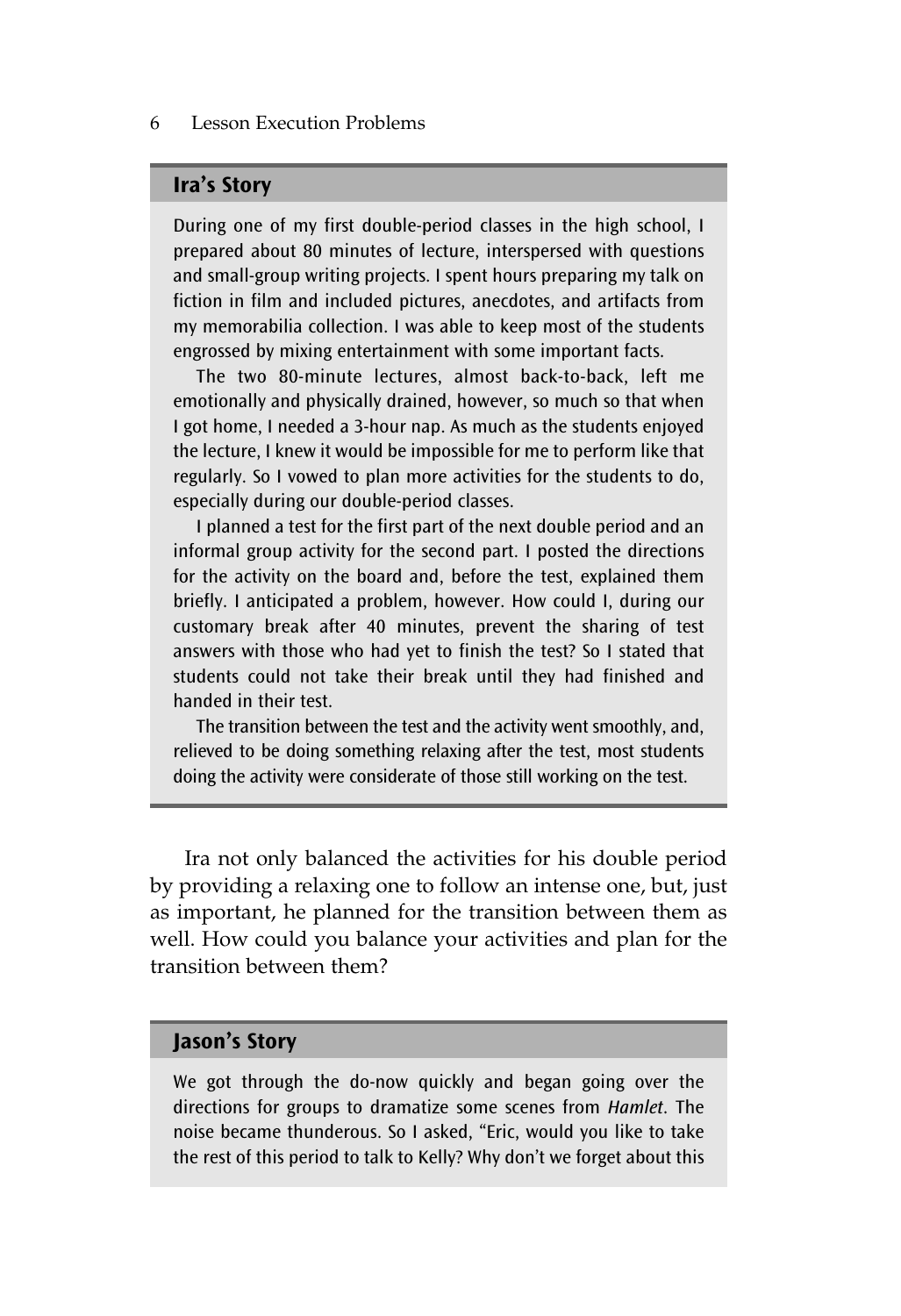activity, and all of you can talk to your friends for the rest of the period while I make a test for this class to take tomorrow? Does that sound good?" Their response to this proposal was a chorus of disapproval. I continued with the directions, but occasionally I still had to remind them that I could schedule a test for tomorrow.

During the activity, I needed to call their attention to some specific details, and it was difficult to get everyone quiet. I called a student by name and asked him to be quiet. As soon as I looked elsewhere, he began talking again. I responded, "Joe, do you want to be responsible for the whole class taking a test tomorrow? Okay then, be quiet for a minute while I explain this." As soon as I turned my back, he was talking again. As I leaned over the desk, I yelled, "Joe, don't you understand English? I don't like getting in a student's face, but you won't shut up!" He stopped talking for almost a minute.

After reflecting on this lesson, I came to some conclusions. First, I should have been better prepared and more organized for the lesson. Then I wouldn't have had to interrupt the activity to get their attention. They needed many materials for the activity, and I should have had everything ready for each group. Also, the directions were complicated, and I did not have them printed on their handouts or telegraphed on the screen.

Second, I don't think it was a good idea for me to use the threat of a test as a punishment, just as homework should not be used as a punishment. And I know it was wrong to use sarcasm. Instead, I could have moved some of the students in Joe's group, the group that seemed to ignite the rest of the class.

I thought I was prepared for this lesson, but I learned that it takes a lot of preparation and organization to be ready for an activitybased lesson.

Jason planned a promising, activity-based lesson, but unlike Ira, he failed to prepare adequately for its execution. Noise became a problem for Jason as soon as he began to explain the directions, a clue that his students were getting confused from the very beginning. At that point, he needed to *address the situation, not the shortcomings of the student(s).* For example, he could have said to the class, "This noise is unacceptable. How can we keep it down?"